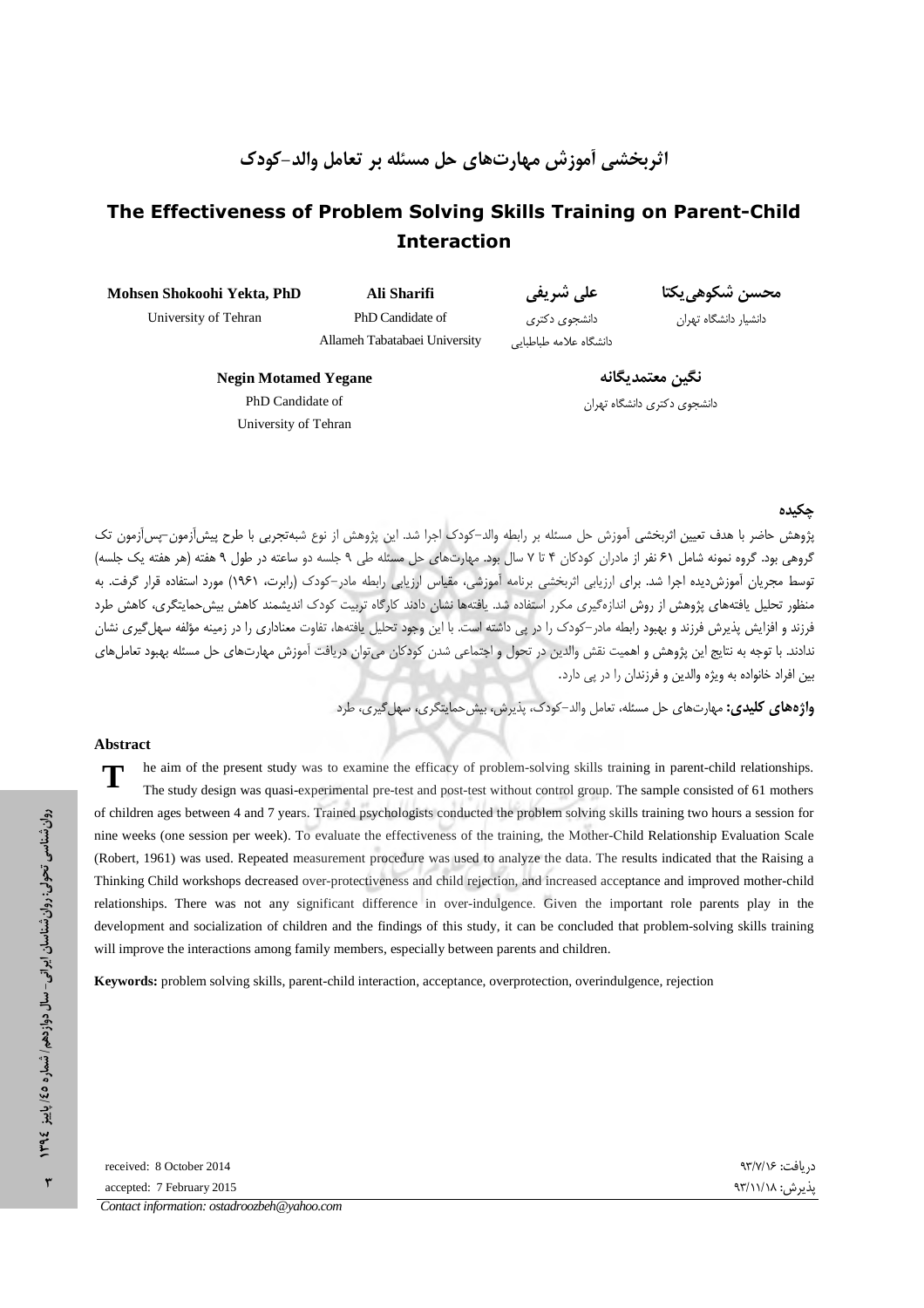مقدمه

مواجهه با مشکل در زندگی روزمره امری طبیعی و اجتنابiاپذیر است و افراد در سراسر زندگی خود با مسائل و مشکلات مختلفی روبهرو میشوند، از این رو توانایی افراد در مواجهه با این گونه موقعیتها به شیوه صحیح و کارآمد از اهمیت بالایی برخوردار است (پوگلیس و وایت، ۲۰۱۳؛ توورسكي و شوارتز، ۲۰۰۵؛ شور، ۱۹۷۹). پژوهش ها نشان دادهاند افرادی که از مهارتهای حل مسئله پایینی برخوردارند در برخورد با مشکلات با شکست مواجه شده و به محض رويارويي با موانع، ممكن است با بروز رفتارهاي برانگيخته<sup>'</sup> نسبت به أن واكنش نشـان دهنـد، احسـاس نـاكامـى كنند، پرخاشگر شوند یا برای پرهیز از موقعیت مشکل ساز گوشهگیر شوند؛ فرایندی که میتواند بروز رفتارهای سازشنایافته<sup>۲</sup> را برای فرد در پی داشته باشد (شور، ۲۰۰۱)؛ واکر، دگنان، فاکس و هندرسون، ۲۰۱۳). از این رو به نظر می رسد توانایی حل مسئله از جمله اساسیترین مهارتها در رویارویی با این گونه مشكلات است.

مهارت حل مسئله<sup>"</sup> یکی از کنشهای عالی ذهن و از جملـه مؤلفـههـاى مهـارت خودگردانى ٔ است (گركنسماير و دیگران، ۲۰۱۳؛ وهمایر، گراگونداز و شاگران، ۲۰۰۶) که در آن فرد باید با برقراری روابط بین تجربههای گذشته و مسئله، رابطه بین آنها را کشف و با توجه به آن، راهحل مناسب را اتخاذ كند (اسرا، ٢٠١٣؛ ماير، ١٩٨٣). به عبارت ديگر حل مسئله، عمل تصمیم گیری است که شامل شناخت و شناسایی وضعیتی است که در آن تصمیم گیری، جمع آوری اطلاعات، بررسی، تجزیه و تحلیل و ارزیابی وضعیت موجود انجام میشود، پیامدهای رفتار در آن وضعیت و گرفتن بازخورد از محيط اجتماعي توسط فرد ارزيابي ميشود (اروزكان، ٢٠١٣) و در نتیجه شخص با جایگزین کردن تصمیمهایی که میتواند نتایج مثبت و مؤثرتری را برای زندگی وی در پی داشته باشد، اقدام به اتخاذ تصمیمی مناسبتر می کند (ساردوگان، کاراهان و كايگوسوز، ٢٠٠۶؛ گرميز و بواك، ٢٠٠٣؛ گلات، ١٩٨٩؛ ماركو، هارتونگ، نيومن و پار، ٢٠٠٣). اين مهارت از طريق

مداخلههای شناختی\_رفتاری برای کودکانی که مشکلات رفتاري<sup>°</sup>، مشكلات سلوك<sup>′</sup> و نافرماني، پرخاشگري و رفتارهاي ضداجتماعی و همچنین گوشهگیری و انزوا دارند، کاربرد دارد (اُه، مین، پارک و کو، ۱۹۹۸؛ رابینسون، ۱۹۹۹؛ واکر و دیگران، ۲۰۱۳) و به کودکان کم*ک می کند* به طور مؤثّر قاد<sub>ر</sub> به مدیریت احساسات خود شوند و مهارتهای اجتماعی مورد نیاز برای ایجاد و حفظ دوستی را کسب کنند (جانسون،۲۰۰۱)؛ رید و وبستر استراتان، ۲۰۰۱؛ گرین و دیگران، ۲۰۰۴؛ مککاریک۔دیکس، ۲۰۰۰). افزون برآن، این مهارتها به فرد یاری میدهد تا با یافتن راه حل مناسب برای حل مشکل (پرلا و دونل، ۲۰۰۴)، در مواجهه با چالش ها و مسائل زندگی، امکانات گوناگون پیرامون خود را شناسایی و از آن به منظور تصمیم گیری مناسب و حل مسئله در شرایط گوناگون استفاده كند (ويزبرگ، ٢٠٠۵). آموزش اين مهارتها مى تواند پيامدهاى مهمی را برای کودکان در زمینه برقراری روابط بین فردی فراهم كند (بيلمن، ٢٠٠۴؛ نيتز و داپكينزاسترايت، ٢٠٠۴)، براي مثال این مهارتها باعث میشود کودکان در ارتباطات اجتماعی موفقتر عمل کنند و به رفتارهای سازش یافته و سطوح بالای حرمت خود دست یابند (جانسون، ۲۰۰۱؛ گوهرپی، کروتر و کروتر، ۲۰۱۳)، به مشکلات موجود در محیط توجه کنند و در مقابل آن واكنش هاى جايگزين مناسبترى را انتخاب كنند (مکموران و مک گوایر، ۲۰۰۵).

پـژوهـشهـای متعـددی نشان دادهاند مشکلات رفتاری کودکان مانند لجبازی، مشکلات سلوک و رفتارهای ضداجتماعی، انزوا، گوشهگیری و خجالت<sup>۷</sup> با آموزش مهارتهای حل مسئله و تغییر شناخت بهبود می یابد و مهارتهای مهار خشم و برقراری ارتباط مناسب با همسالان، پذیرش اجتماعی و بازخورد<sup>^</sup> مثبت نسبت به خود در آنها افزایش می یابد (جانسون، ۲۰۰۱؛ رید و وبستر-استراتون، ۲۰۰۱؛ مککاریک-دیکس، ۲۰۰۰؛ واکر و دیگران، ۲۰۱۳). از این رو در چند دهه اخیر موضوع حل مسئله مورد توجه بسیاری از محققان و پژوهشگران قرار گرفته است (شور، ۲۰۰۰).

در بطن تغییرات سریع اجتماعی و وقایع تنیدگیزا فرد باید

1. impulsive behaviors 3. problem-solving skill 5. behavioral problems 7. shyness 2. maladaptive behaviors 4. self-management skill 6. conduct problems 8. attitude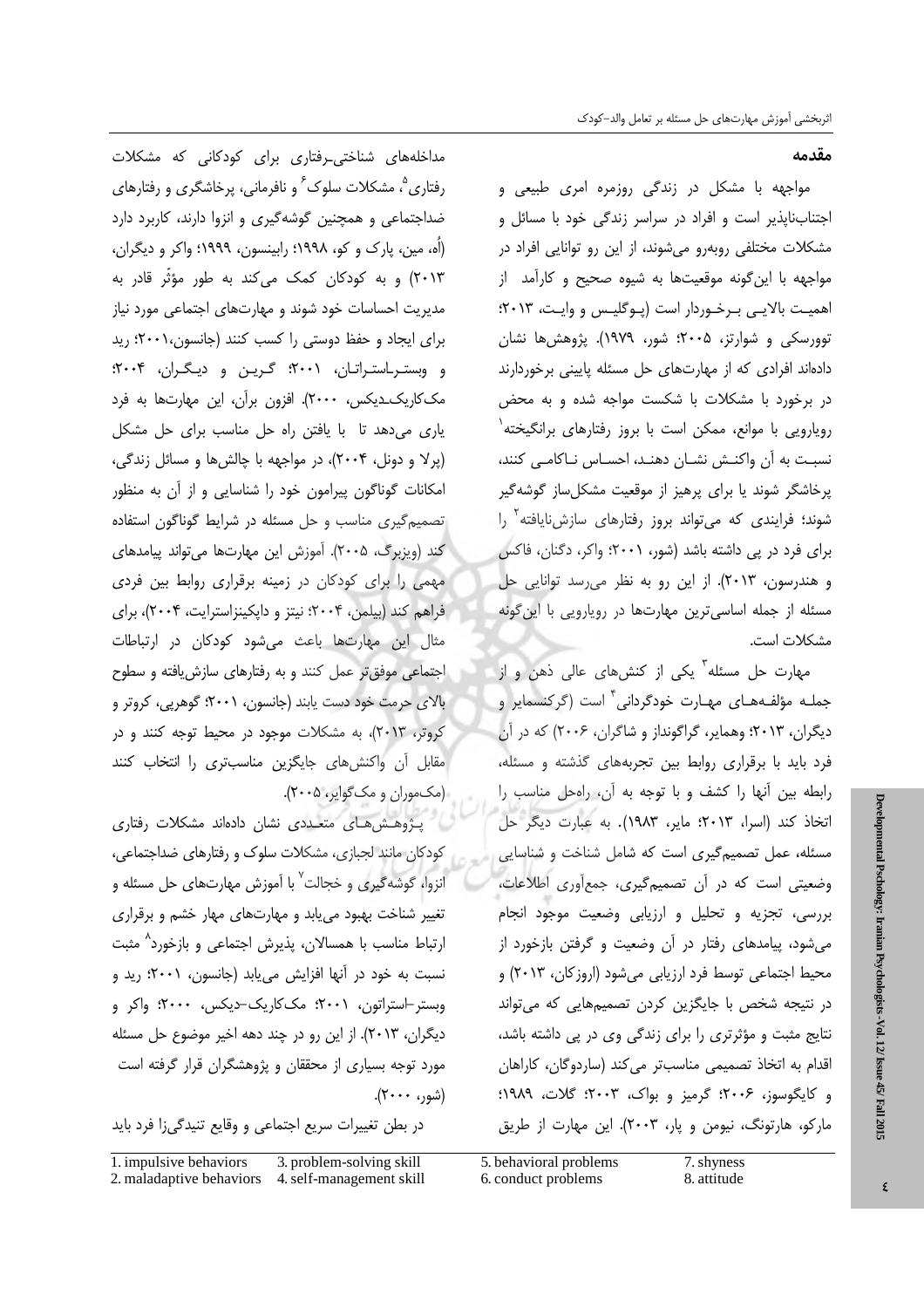یاد بگیرد جایگاهی در اجتماع بیابد، با همسالان رابطه مطلوب برقرار کند، خود را با مدرسه، اجتماع، همسالان و خانواده سازگار سازد و بر تحقق بسیاری از اعمال پیچیده فردی و بین فردی حیاتی که وی را برای زندگی آینده آماده میکند، تسلط یابد (پاکدامن و مرتضوی نصیری، ۱۳۹۳). بنابراین، نیاز به مهارتهای حل مسئله در تمامی زمینههای زندگی مشهود است و فرد آن را از طريق تعامل با محيط و وضعيتهاى مختلف کسب میکند. برای مثال این مهارت در دوره پیش دبستانی از طریق هدایت و مساعدت خانواده و مدرسه به دست می آید و با ایجاد نظم خاصی در فرد، در طول زندگی فرد تداوم مي يابد (كورتيلماز، ٢٠٠۵). يكي از نكات قابل توجه در زمینه آموزش مهارتهای حل مسئله آن است که آموزش حل مسئله نەتنها بەصورت مستقيم بلكه بەواسطه آموزش والدین و معلمان نیز به کودکان آموزش داده شود.

اکثر صاحب نظران روان شناسی با وجود اختلاف نظر در بسیاری از حوزهها، در زمینه اهمیت نقش خانواده در فرایند تحول اتفاق نظر دارند و این امر منعکس کننده تأثیر بارز والدین بر فرایند تحول است (پارک، اورنستین، ریزر و زاهن وکسلر، ۱۹۹۴؛ پاکدامن و دیگران، ۱۳۹۳؛ پکارسکی، ٢٠١٣؛ نتر، تورنبري و برشتاين-نايت، ٢٠١٣). با توجه به اينكه یکی از مسئولیتهای والدین کمک به کودک در جهت تشخیص و حل مشکلات گوناگونی است که بهطور مداوم در زندگی روزمره با آن روبهرو میشود (توورسکی و شوارتز، ۲۰۰۵)، این گونه آموزشها میتوانند در کاهش رفتارهای نامناسب كودكان وبهبود رفتارهاى اجتماعى أنها مؤثر واقع شوند (آسكات، ٢٠٠۵؛ بلمن، ٢٠٠۴؛ لاگسدون، ٢٠٠۴؛ هاگز، هرناندز و نسمان، ۲۰۰۳). بر این اساس والدین آشنا با روش های حل مسئله سعی می کنند به کودکان خود برای فکر کردن درباره چالش های پیش رو، در نظر گرفتن راهحل های مختلف و انتخاب بهترین راه حل کمک کنند. در نتیجه، کودکان نیز چگونگی برخورد با مشکلات و شکستهایشان را بدون ایجاد موقعیت تنیـدگـی;۱ یاد خـواهنـد گـرفت (آبراهام، توورسکی و شوارتز، ۲۰۰۵؛ جئون، پیترسون و دکاستر، ۲۰۱۳). بدین جهت رابطه مناسب والـد-کودک عامـل تعیین کنندهای در تحول

کودک و سلامت روانی او در بزرگسالی شناخته شده است (یوشیزومی، موراس، موراکامی و تاکائی، ۲۰۰۷). به عبارت دیگر، روابط درون خانواده علاوه بر اهمیتی که در تحول کودکان دارند، در پیشگیری از مشکلات رفتاری آنان نیز مهم تلقی میشوند (تاسیک، بوجانواک و مجووسکی، ۱۹۹۷). افزون بر آن، تعامل فرزندان همراه با چالشهایی است که برخورد مناسب والدین می تواند حل مناسب آنها را در پی داشته باشد (شومان، گريف، جانکي، گري و هامل، ٢٠١٣).

در همین راستا، پژوهش های گنچ` و کالافات` (۲۰۰۷ نقل از واکر و دیگران، ۲۰۱۳) نشان دادند بازخورد پدر و مادر در حل مسئله، می تواند مهارتهای حل مسئله کودکان را تحت تأثیر قرار دهد. کف و دی کویک (۲۰۰۴) نیز با بررسی رابطه بین الگوهای روابط خانوادگی با مشکلات رفتاری و اضطرابی فرزندان دریافتند کیفیت ارتباط اعضای خانواده با یکدیگر با بروز این مشکلات در نوجوانی ارتباط دارد. در الگوهای ارتباطی که به نظر فرزندان توجه نمیشود و آنها را در مسائل خانواده مشاركت نمى دهند و والدين بهجاى فرزندان تصميم می گیرند، احتمال بروز ناسازگاری فرزندان با خانواده بیشتر است.

افزون بر آن، پژوهشهای جدید بر نقش سبکهای والدگری خاص در گسترش نشانههای رفتاری و اضطرابی متمرکز شدهاند. برای مثال، برخی از پژوهشها نشان دادهاند والدگری اضطراب آمیز، مهار بیش از حد و طرد عاطفی کودک با افزایش این نشانهها همراه است (موریس و دیگران، ۲۰۱۲ نقل از خدایناهی، قنبری، نادعلی و موسوی، ۱۳۹۱).

همچنین والدینی که به تهدید، تنبیه و تحقیر بهجای کمک به کودکان در حل مشکلات تکیه میکنند بیشتر احتمال دارد که کودکانی با مشکلات رفتاری داشته باشند (فريمن و شاو، ٢٠١٣؛ ويلسون و دوربين، ٢٠١٣). اما والديني که به کودکان خود مهارتهای حل مسئله را آموزش می دهند، کمتر به قضاوت در مورد آنها میپردازند و دلبستگی ایمن تری با فرزندان خود ایجاد کردهاند (تویینتیمن و مارتین، ۱۹۷۸؛ فاولر، هانسن، بارناتو و گرند، ٢٠١٣؛ نيتز و داپكينز-استرايت،  $\cdot$   $(\tau \cdot \tau)$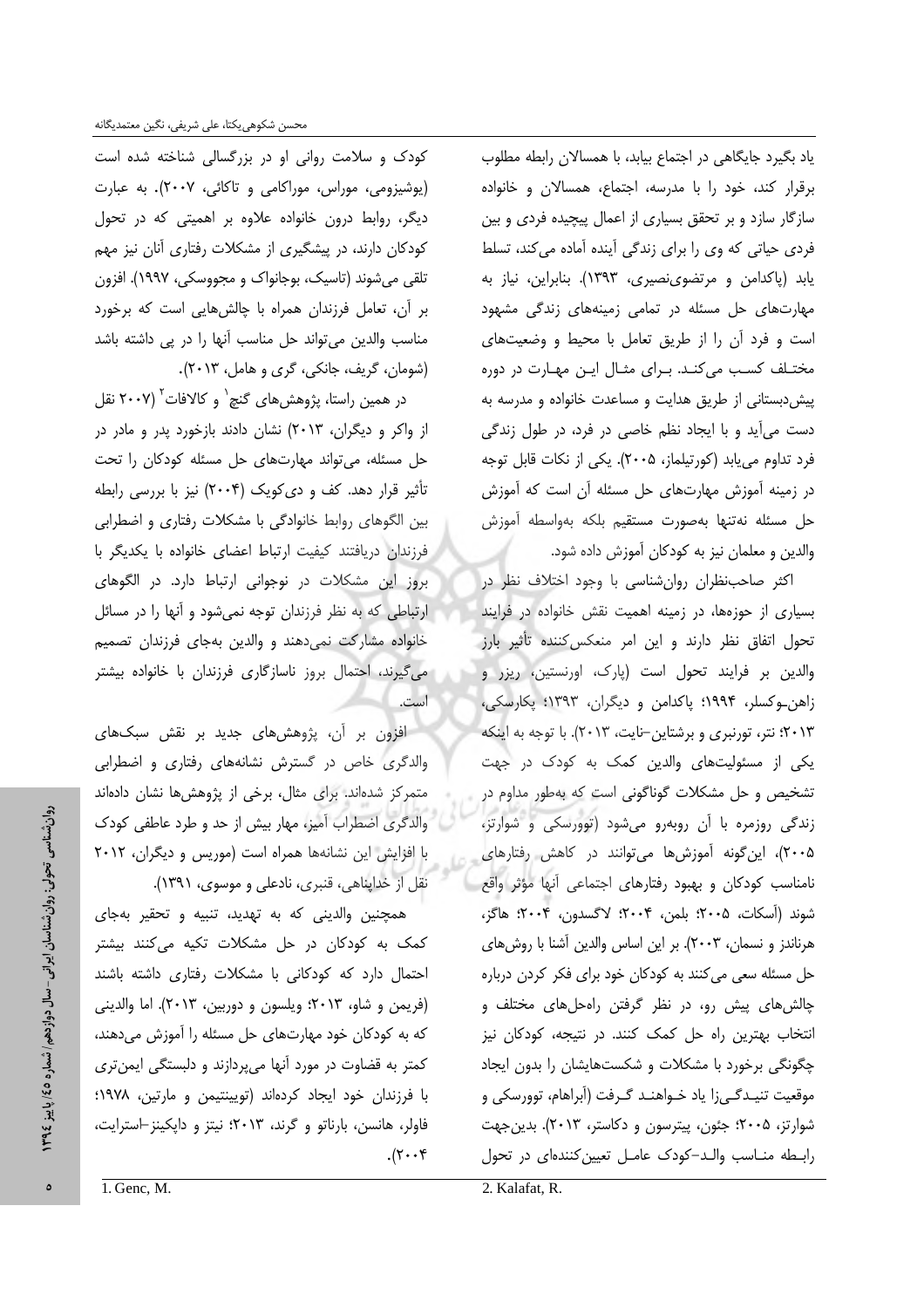تعامل و أموزشهاى والدين، نقش مهمى نيز در پيشبينى یـادگیـری خـودتعییـنِ گـری` دارد (استـرایت، نیتـزل، سرس وهاک سینکس، ۲۰۰۱) چه آموزش های فراشناختی و راهبردی والدین به کودکان کمک میکنند آنها دانش فراشناختی را فراگیرند (آبراهام و دیگران، ۲۰۰۵). همچنین پژوهشهای انجام شده در زمینه سبکهای فرزندپروری والدین بیانگر آن است که سبک فرزندیروری مستبدانه که با مهارگری شدید، سطوح بالای جدی بودن، انضباط سختگیرانه و سطوح پایین صمیمیت عاطفی مشخص می شود، با مشکلات درونی سازی شده (اضطراب، افسردگی و شکایتهای جسمانی) و سبک فرزندپروری سهل گیرانه که سطوح بالای صمیمیت و عدم مهار کودکان را در یی دارد، با نشانههای برونی سازی شده همراه است (دیاز ، ۲۰۰۵ نقل از خدایناهی و دیگران، ۱۳۹۱). در این راستا بائر و وبستر-استراتون (۲۰۰۶) نیز بر این باورند آموزش والدین یک راهکار مؤثر در ترویج روشهای صحیح فرزندپروری و افزایش مهارتهای اجتماعی کودکان مانند مهارتهای خودنظم دهی هیجانی ؓ و توانایی حل مسئله است (نادوا و دیگران، ۲۰۰۲ نقل از وهمایر و دیگران، ۲۰۰۶).

آموزش مهارتهای حل مسئله از سوی والدین بدون آنکه به حرمت خود کودکان خدشهای وارد سازد، به آنان کمک می کند به مسائل خود بیندیشند، راهحل های مختلف برای آن بیابند و با انتخاب بهترین راهحل، به حل مسائل خود مبادرت ورزند. افزون بر آن، کودکان یاد می¢یرند با مسائل و مشکلات خود به گونهای برخورد کنند که دچار اضطراب نشوند و به شکستهای احتمالی واکنش مناسب نشان دهند (توورسکی و شوارتز، ۲۰۰۵).

با وجود این یافتهها و بهرغم اهمیت آموزش مهارتهای حل مسئله و تصمیمگیری به کودکان (مانند تامپسون<sup>۲</sup> و هيکسون ۾ ۱۹۸۴؛ نلسون ً و کارسون ُ ۲۰۰۴ نقل از ويزبرگ، ۲۰۰۵)، در پژوهش ها کمتر بر رفتارهای والدین و الگوهای تعامل والد-کودک تأکید شده است و این در حالی است که والدين بهويژه مادران مي توانند با فراهم كردن محيط آموزشي غیررسمی، کودکان خود را در زمینه حل مسئله و تصمیم گیری آموزش دهند (استرایت و دیگران، ۲۰۰۱؛ جافی و دزوریلا،

۲۰۰۳؛ شور، ۱۹۹۶، ۲۰۰۰؛ هال و وارن، ۲۰۱۳).

فقدان مهارت حل مسئله در مادران می تواند موجبات بروز مشکلات سـازشiایافتـگی و حتی رفتاری را در خانوادهها و کودکان فراهم کند (فریمن و شاو، ۲۰۱۳؛ ویلسون و دوربین، ۲۰۱۳). بنابراین، با توجه به اهمیت نقش فرزندپروری مادر و نقش مؤثر او در فرایندهای خانوادگی، به نظر می رسد می توان برای ارتقای توانایی حل مسئله مادرانی که در این مهارت ضعیف هستند از طریق برنامههای مدون آموزش خانواده و در قالب کارگاههای آموزشی، اقدام کرد (مک موران و مک گوایر، ۲۰۰۵). آموزش مهارتهای حل مسئله رویآوردی پیشگیرانهای است که می تواند توانایی های کودکان و نوجوانان را بـه لحـاظ روانـی و هیجـانـی افـزایـش دهد (بائر و وبستر\_استراتون، ۲۰۰۶) و بر علاقهٔ والدین به نظارت بر فرزندپروری خود و مشارکت فعال در آن بیافزاید (هینمن و رینولدز، ۱۹۹۲). بدین ترتیب، در پژوهش حاضر کوشش شد اثربخشی آموزش مهارتهای حل مسئله بر تعامل مادر-کودک مشخص شود.

## روش

پژوهش حاضر از نوع شبهتجربی با طرح پیش[زمون\_پس[زمون بدون گروه گواه است. جامعه آماری این پژوهش متشکل از تمامی مادران کودکان ۴ تا ۷ ساله شهر تهران بود. نمونهبرداری از نوع در دسترس و گروه نمونه نیز شامل ۶۱ نفر از مادران کودکان ۴ تا ۷ ساله مدارس غیرانتفاعی شهر تهران بود. میانگین سنی مادران گروه نمونه ٣١/۴٣ با انحراف استاندارد ٥/٨١ و كمينه ٢۴ و بيشينه ۴۴ سال بود. همچنین میانگین سنی کودکان این مادران نیز برابر با ۵/۷۴ و با انحراف استاندارد ۰/۸۱ با کمینه ۳ و بیشینه ۷ سال بود. ۲۳ نفر از مادران شرکت کننده در کارگاه (۳۷/۷ درصد) دارای فرزند دختر بودند و ۳۸ نفر (۶۲/۳ درصد) از آنها فرزند پسر داشتند. این نمونه در یی فراخوان مسئولان مدارس در زمینه شرکت در کارگاههای تربیت کودک اندیشمند اعلام آمـادگی کـردند. سپـس طـی یـک جـلسه توجیهی، مسئولان برگزاری کارگاهها به معرفی اهداف کارگاه نحوه برگزاری و

5. Hixson, P. K. 7. Carson, R.

6. Nelson, D.

<sup>1.</sup> self-determination 3. emotional self-regulatory skills 2. Diaz, Y. 4. Thompson, R. W.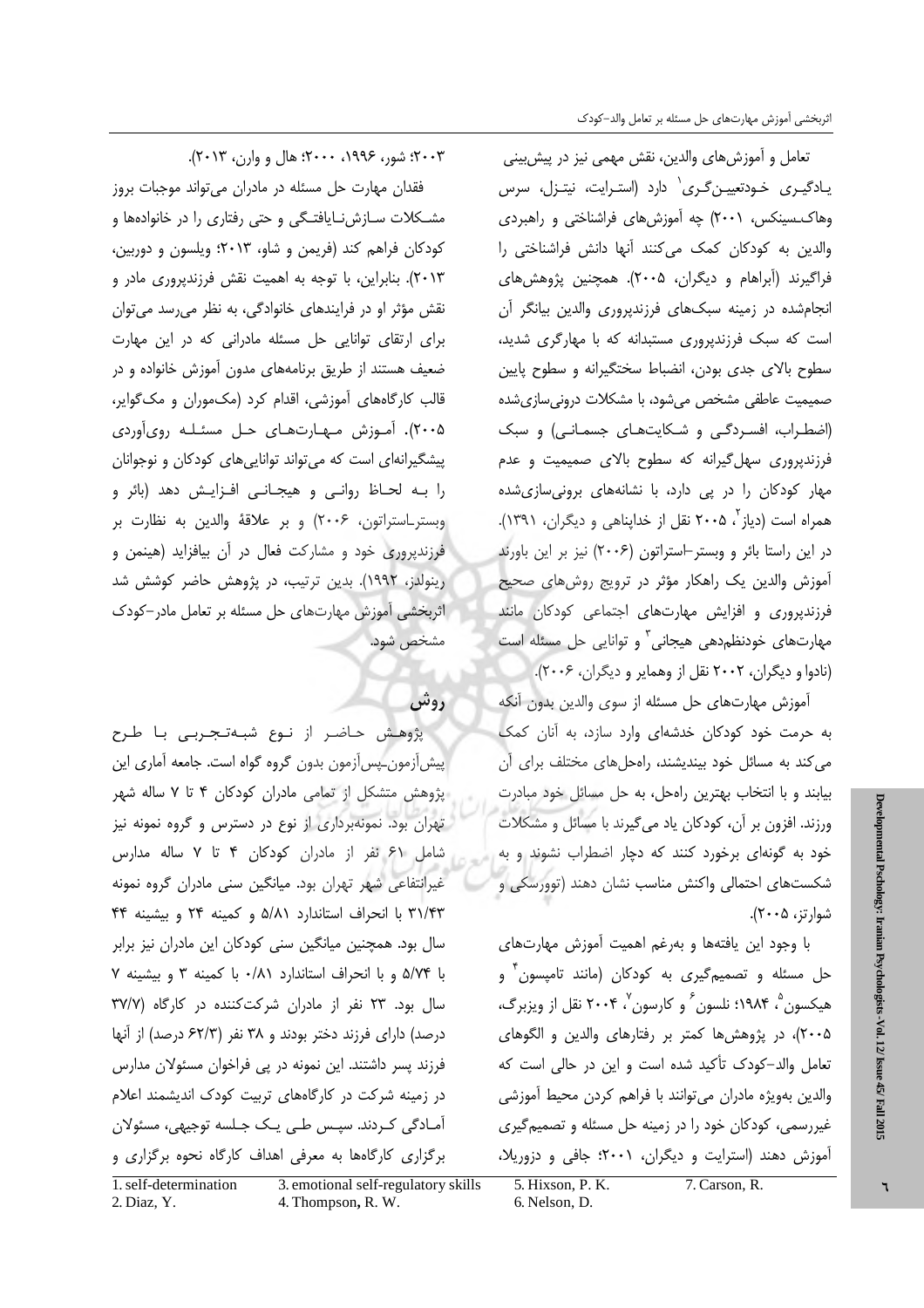والدین جایگاه خود را در پلههای نردبان رفتار مشخص کنند. همچنین در هر جلسه این امکان برای والدین فراهم شد تا در زمینه موفقیتها و شکستهای خود در زمینه اجرای برنامه با سایر والدین و مجریان برنامه به بحث و تبادلنظر بپردازند و جایگاه خود را در نردبان رفتار تعیین کنند. در اولین پله از چهار پله رفتار، روش تنبيه و توبيخ به عنوان يكي از سبكهاى ناکارآمد تعاملی قرار دارد. در پله دوم روش پیشنهاد بدون توضیح قرار دارد که در این روش کودک تنها نقش اجراکننده پیشنهاد را بر عهده دارد. پله سوم، روش پیشنهاد همراه با توضیح است؛ به عبارتی در این مرحله والدین پیشنهاد خود را همراه با توضیحاتی به کودک ارائه می دهند. این توضیحات می تواند با توجه به احساس فرد مقابل یا با توجه به پیامد کار باشد. برای مثال «اگر تکالیفت را انجام ندهی فردا در کلاس و در نزد همكلاسى هايت احساس خجالت خواهى داشت». پله چهارم کارآمدترین روش تربیتی است که با مطرح کردن سوال، کودک را به تفکر وامیدارد. در خلال تمرین های این مرحله کودک با کلمههای تعامل یا حل مسئله آشنا میشود. این کلمهها بر سه پایه اساسی درک احساسات، یافتن راهحل های جایگزین و توجه به پیامدهای رفتار استوار است. مبنا*ی* به *ک*ارگیری این کلمهها آن است که داشتن زبان مشترک گامی اساسی در جهت حل تعارض و مشکل است (شور و دیرومینو، ۲۰۰۱). برای مثال با استفاده از کلمههای حل مسئلهاى مانند هست/نيست، حالا/بعداً، مشابه/متفاوت کـودکان میآمـوزنـد کـه چـه چيـزی برای چه کاری مناسب است/نیست یا زمان مناسب برای انجام هر چیزی متفاوت است. با به كارگيري اين كلمهها توسط والدين و استفاده از آنها در موقعیتهای عادی و غیرمشکل;ای زندگی و تمرین آنها، والدین می توانند به مرحله آخر پلکان رفتار و هدف نهایی که کمک به کودک در کسب مهارتهای حل مسئله است، نزدیک شوند. در جدول ۱ هدفهای هر جلسه به صورت خلاصه بيان شدهاند.

در این پژوهش از ابزارهای زیر استفاده شد. مقیاس ارزیابی رابطه مادر-کودک<sup>۱</sup> (رابرت، ۱۹۶۱). این ابزار یک مقیاس بازخوردسنج<sup>۲</sup> است که به ارزیابی نظر مادران در 1. Mother-Child Relationship Evaluation Scale

سرفصل جلسهها پرداختند. پس از جلسه توجیهی، از مادران علاقهمند به شركت در اين كارگاه، ثبتنام به عمل آمد.

كارگاه تربيت كودك انديشمند بهمنظور كمك به والدين کودکان ۴ تا ۷ سال در جهت آموزش مهارتهای حل مسئله به فرزندانشان، در قالب یک کتاب تمرین تهیه شده است. هدف و تمرکز اصلی این کارگاه بر افزایش توانمندی کودکان در رویارویی با مسائل گوناگون در محیطهای مختلف، در ارتباط با والدين و همسالان، و برخورد مؤثر و كارآمد با این گونه موقعیتها با تمرکز بر بهبود تعامل والد-کودک است. در این روش والدین میآموزند راهبردهایی را به کار گیرند که تقویت مهارت حل مسئله را در کودکان موجب شده و این امکان را برای آنها فراهم میسازد تا در رویارویی با تعارضها و مسائل گوناگون، به راهحلهای متعدد اندیشیده و راه حل مناسب را برگزینند. کتاب تمرین این کارگاه شامل تمرینهایی است که کودک و والدین باید آنها را انجام دهند. این برنامه به گونهای طراحی شده است که علاوه بر آموزش والدین، تقویت مهارتهای درست اندیشیدن را نیز در کودکان مورد توجه قرار داده و هر تمرین حداقل یک مهارت را از طریق تصاویر و به صورت غیرمستقیم به کمک والدین به کودک آموزش میدهد. در این طرح درسها، کودک در مورد آنچه انجام می دهد به تفکر پرداخته و والدین نیز با توجه به آموزشهایی که در کارگاه دریافت کردهاند، کودک را جهت شناخت مسئله و هدایت او به سمت حل مسئله یاری می دهند. افزون بر آن، این تمرینها جنبه بازی و تفریح داشته و برای کودکان لذتبخش است. این کارگاه برای کودکان با بهره هوشی متفاوت و با فرهنگها و نژادهای مختلف کاربرد دارد.

در پژوهش حاضر کارگاه تربیت کودک اندیشمند طی ۹ جلسه دو ساعته در طول ۹ هفته، هر هفته یک جلسه، توسط مجریان آموزش دیده اجرا شد. طی جلسات کارگاه، والدین با روش های کارآمد و ناکارآمد خود در برخورد با کودکان آشنا شده و بر اساس کتاب تمرین، روشهای حل مسئله را در موقعیتهای فرضی گوناگون با کودک تمرین کردند. در اولین جلسه، والدین با چهار شیوه تربیت کودک آشنا شدند که این چهار شیوه برای والدین با نام چهار پله رفتار تعریف و سعی شد

2. Attitude Scale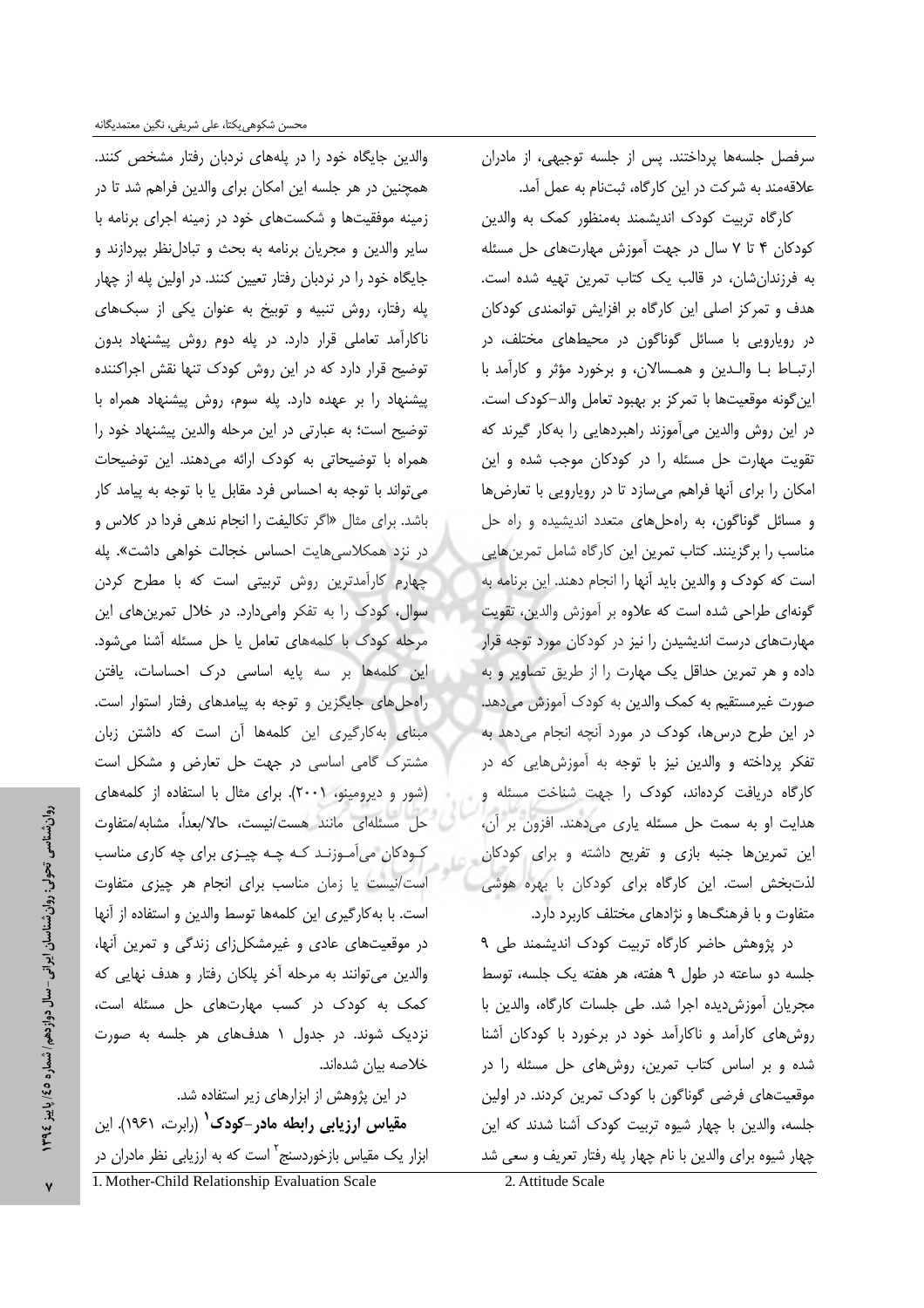خصوص چهار سبک تعامل با کودک مشتمل بر پذیرش ٰ، بیش حمایتگری<sup>۲</sup>، سھل گیری<sup>۳</sup>، طرد<sup>۴</sup> فرزند مے پردازد. هر مقیاس دارای ١٢ عبارت است كه در مجموع ۴٨ عبارت با ينج امتياز (كاملاً موافقم ۵، موافقم ۴، نمي توانم تصميم بگيريم ۳، مخالفم ۲، کاملاً مخالفم ۱) نمرهگذاری میشوند. ارزش عددی برای هر یاسخ به عنوان نمره خام محسوب می شود. برای به دست آوردن نمره خام هر زیرمقیاس، نمره تمام عبارتها با یکدیگر جمع می شود. هرچه نمره بالاتر باشد، میزان بازخورد بالاتر خواهد بود و هرچه نمره پایین تر باشد میزان بازخورد کمتر خواهد بود.

جدول ۱

| دف&ای کارگاههای آموزشی تربیت کودک اندیشمند |  |
|--------------------------------------------|--|
|--------------------------------------------|--|

| هدف                                                | جلسه           |
|----------------------------------------------------|----------------|
| بیان نکات کلی کارگاه و جزوه                        | اول            |
| أشنايي با واژگان حل مسئله و نردبان گفتوگو          | دوم            |
| پرداختن به مقوله احساسات (بخش کودک با والدین)      | سوم            |
| پرداختن به مبحث راهحلها (بخش كودك با والدين)       | چهارم          |
| پرداختن به مبحث نتايج و عواقب (بخش كودك با والدين) | پنجم           |
| پرداختن به مقوله احساسات (بخش کودک با کودک)        | ششم            |
| پرداختن به مقوله راهحلها (بخش كودك به كودك)        | هفتم           |
| پرداختن به مقوله نتایج و تبعات (بخش کودک با کودک)  | هشتم           |
| میمیون مطالب فراگرفتهشده مرابندار                  | $\overline{a}$ |

درمان رابطه مادر-کودک را تسهیل کند. این مقیاس یک ابزار مناسب برای تحقیق در حوزههایی نظیر ارتباط بین بازخوردهای مادرانه<sup>۵</sup> و رفتار فرزندشان، خودادراکی<sup>۶</sup> و بازخوردها، ارتباط بین بازخوردهای مادرانه و درک از خود، هویت اجتماعی<sup>۷</sup> و بسیاری دیگر از مشکلات مرتبط با آنهاست (رابرت، ۱۹۶۱).

ضمیری (۱۳۸۴) اعتبار این مقیاس را از طریق ضرایب آلفای کرونباخ برای مقیاس پذیرش فرزند، بیش حمایتگری، سهل گیری افراطی و طرد فرزند به ترتیب ۰/۷۷، ۰/۷۸، ۰/۷۱ و ۰/۷۲ و با روش دو نیمه کردن به ترتیب ۰/۵۷، ۰/۵۳، ۰/۴۱ و ۰/۶۸ گزارش کرده است. روایی محتوای^ این مقیاس نیز به وسیله سه نفر از استادان با تجربه مورد تأييد قرار گرفت. براي تحليل دادهها از آزمون تحلیل اندازهگیری مکرر استفاده شد.

### بافتهها

نمرههای پیش[زمون و پس[زمون به تفکیک زیرمقیاس های ارزیابی رابطه مادر-کودک در جدول ۲ نشان میدهند میانگین نمرههای آزمودنیها در همه زیرمقیاسها در راستای انتظارات پژوهشی تغییر کرده است.

نتایج به دست آمده از این مقیاس می تواند فرایند ارزیابی و

جدول۲

|                 |              | پیشآزمون           |              | پسآزمون             |  |
|-----------------|--------------|--------------------|--------------|---------------------|--|
| زيرمقياس        | М            | SD                 | м            | <u>SD</u>           |  |
| پذيرش فرزند     | Y9/Y         | $f/\mathfrak{f}$ . | TO/AY        | $f/\lambda\Delta$   |  |
| بیش حمایتگری    | <b>٣٩/٣٧</b> | $5/\Delta$         | ۳۰/۸۲        | $\Delta/\tau\gamma$ |  |
| سهل گیری افراطی | ۳۶/۴۶        | 5/77               | ٣٣/٥٣        | $f/\cdot$           |  |
| طرد فرزند       | TY/9)        | 8188               | <b>٣٣/٨۶</b> | ۵/۰۸                |  |

این نتایج نشان میدهند سه زیرمقیاس در پسآزمون تفاوت معناداری نسبت به پیش آزمون دارند. تفاوت میانگینها در زیـرمقیـاس بیـشحمایتـگری در پیش[زمون (۳۹/۳۷) و در یس آزمون (۳۰/۸۲) معنادار است که این تفاوت بیانگر کاهش بیش حمایتگری در مادران بعد از اجرای برنامه مداخله است. همچنین اندازه اثر به دست آمده برای این زیرمقیاس برابر با ۰/۳۸ است. لازم به ذکر است که افزایش میانگین این مؤلفه

1. acceptance

- 2. overprotection
- 3. overindulgence
- 4. rejection

5. motherly attitude 6. self-perceptual 7. social identity

8. content-related validity

به منظور بررسی معناداری آماری تفاوتها در میانگینهای پیش[زمون و پس[زمون هر یک از زیرمقیاس ها، از تحلیل اندازهگیری مکرر استفاده شد (جدول ۳). با توجه به معناداری چهار آزمون چندمتغیری لامبدای ویلکز<sup>۹</sup>، اثرهاتلینگ<sup>۰٬</sup>،  $P<\cdot/\cdot$ ) بزرگترین ریشه اختصاصی روی $'$  و اثریبلایی ا F=۸۴۶۹/۹۴)، نتایج تحلیل اندازهگیری مکرر برای رابطه مادر –کودک بررسی شد.

> 9. Wilk's Lamda 10. Hotelling's Trace 11. Roy's Largest Root 12. Philla's Trace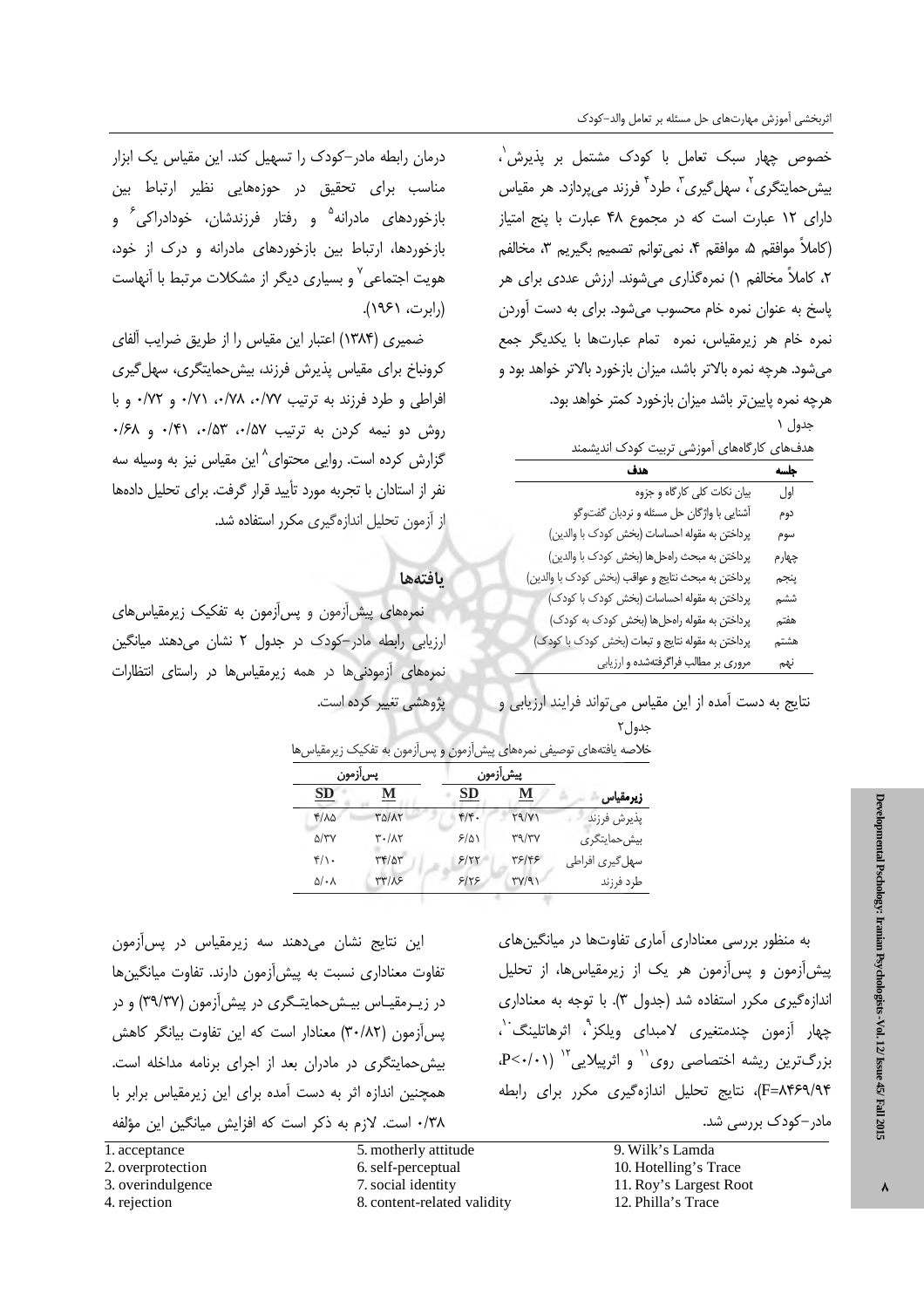در پس آزمون با توجه به نمرهگذاری و راهنمای مقیاس مورد استفاده مبیّن کاهش بیش حمایتگری مادران است. همچنین تفاوت میانگینها در زیرمقیاس پذیرش فرزند در پیش آزمون (٢٩/٧١) و در پس آزمون (٣٥/٨٢) معنادار است. این تفاوت مؤید اثربخشی برنامه مداخله و افزایش میزان پذیرش فرزندان از جانب مادران است. اندازه اثر برای این زیرمقیاس نیز برابر

جدول ۳

با ۰/۳۵ به دست آمده است. تفاوت میانگینها در زیرمقیاس سهل گیری با میانگین (۳۶/۴۶) در پیش آزمون و در پس آزمون (٣٣/۵٣)، از نظر آماری معنادار نیست (P>٠/٠١). همچنین تفاوت میانگینها برای زیرمقیاس طرد فرزند در پیش آزمون (٣٧/٩١) و پس آزمون (٣٣/٨۶) به دست آمده است که به لحاظ آماري معنادار است (P<٠/٠١).

|                           |                         |                                            |                       |           | مادر –کودک                |
|---------------------------|-------------------------|--------------------------------------------|-----------------------|-----------|---------------------------|
| $\mathbf{n}^{\mathbf{v}}$ | Р                       | F                                          | SS                    | <u>df</u> | زيرمقياسها                |
| ۱۳۵.                      | $\cdot/\cdot\cdot$      | ۲۴/۰۹                                      | $\lambda$ ۴۰/۲۷       |           | يذيرش فرزند               |
| $\cdot$ /٣٨               | $\cdot/\cdot\cdot$      | $\mathsf{Y} \mathsf{Y} / \cdot \mathsf{Y}$ | 1848/94               |           | بیش حمایتگر ی             |
| $\cdot/\cdot$ $\circ$     | $\cdot$ / ۱ ۱ ۷         | ۳/۵۶                                       | $\lambda f/\lambda$ . |           | ِ سھل <i>گ</i> یری افراطی |
| $\cdot/\gamma$            | $\cdot/\cdot$ ) $\cdot$ | $V/\tilde{r}$                              | ۳۶۸/۰۴                |           | طرد فرزند                 |

.<br>خلاصه یافتههای تحلیل اندازهگیری مکرر برای هر یک از زیرمقیاس های ارزیابی رابطه

ىحث

يژوهش حاضر با هدف تعيين اثربخشي آموزش والدين بر بهبود تعامل های مادر-کودک انجام گرفت. یافتهها در زمینه سه مؤلفه از زیرمقیاس های ارتباط مادر-کودک حاکی از آن است که کارگاه «تربیت کودک اندیشمند» تأثیر مثبت معناداری در جهت کاهش بیش حمایتگری، افزایش پذیرش فرزند و همچنین کاهش طرد فرزند در مادران پس از شرکت در کارگاه آموزشی داشته است و میانگین نمرههای مادران در پیشآزمون و پس آزمون تفاوت چشمگیری را در این زمینه نشان میدهد. این یافته با نتایج پژوهشهای اروزکان (۲۰۱۳)، بائر و وبستر استراتون (٢٠٠۶)، جئون و دى كاستر (٢٠١٣)، شكوهي يكتا و پرند (۱۳۸۵، ۱۳۸۷)، شومان و دیگران (۲۰۱۳)، کانر، نایت و کراس (۲۰۱۱)، مولر (۲۰۰۴)، ویلسون و دوربین (۲۰۱۳)، ویلیام و ماتيو (۲۰۰۴) و هينمن و رينولدز (۱۹۹۲) مبنى بر اثربخشى كارگاههاى آموزشى والدين بر تعامل والد-كودك، همسو است. یافتههای پژوهش حاضر نشان دادند پس از آموزش، میزان بیش حمایتگری مادران کاهش یافته است. به عبارت دیگر، نگرانی پیرامون سلامتی، ترس از غفلت، نگرانی افراطی مادر نسبت به آنچه کودک قصد انجام آن را دارد، نگرانی در مورد سلامت روانی، ترس نسبت به اینکه کودک از جانب همسالان یذیرفته نشود، تنظیم برنامه بهداشتی سختگیرانه و کمک

افراطی در تکالیف کودک (رابرت، ۱۹۶۱) در مادران کاهش یافته است. از جهت دیگر با توجه به تغییر معنادار نمرههای پیش آزمون و پس آزمون در زیرمقیاس پذیرش فرزند، بر اساس نظر رابرت (١٩۶١) می توان این گونه نتیجه گرفت که مادران پس از دریافت مداخله، در زمینه همانندسازی با کودک، صداقت و احساس مشترک نسبت به کودک، مهار جدی و غیرمخرب، نظم و ترتیب برنامه در زندگی و ثبات و انضباط توانایی های بیشتری را نشان دادهاند. همچنین با توجه به تفاوت معنادار نمرههای پیش[زمون و پس آزمون در زیرمقیاس طرد می توان این گونه استنباط کرد که انكار دوست داشتن، ابراز نفرت نسبت به كودك، سختگيرى، قساوت و اعمال انضباط شدید در مادران کاهش یافته است. این يافتهها با ساير پژوهش ها از جمله اسكات (٢٠٠۵)، كانر و ديگران (۲۰۱۱) و مولر (۲۰۰۴) همسو است.

برای مثال مولر (۲۰۰۴) در همین زمینه بیان می کند اجرای این گونه کارگاههای آموزشی می تواند نظارت و توجه والدین به امور فرزندان را افزایش داده و والدین را با نقاط قوت و ضعـف شیبوههـای فـرزنـدیـروریِشان آشنـا کند. همچنین یافتههای يژوهش شكوهي يكتا و يرند (١٣٨۵) نشان مي دهند والدين با شرکت در این کارگاهها نسبت به سبک تربیتی خود حساس شده و با نظارت بر آن به ارزشیابی سبک تربیتی خود خواهند یرداخت؛ روش های خود را بازبینی کرده و به اصلاح آن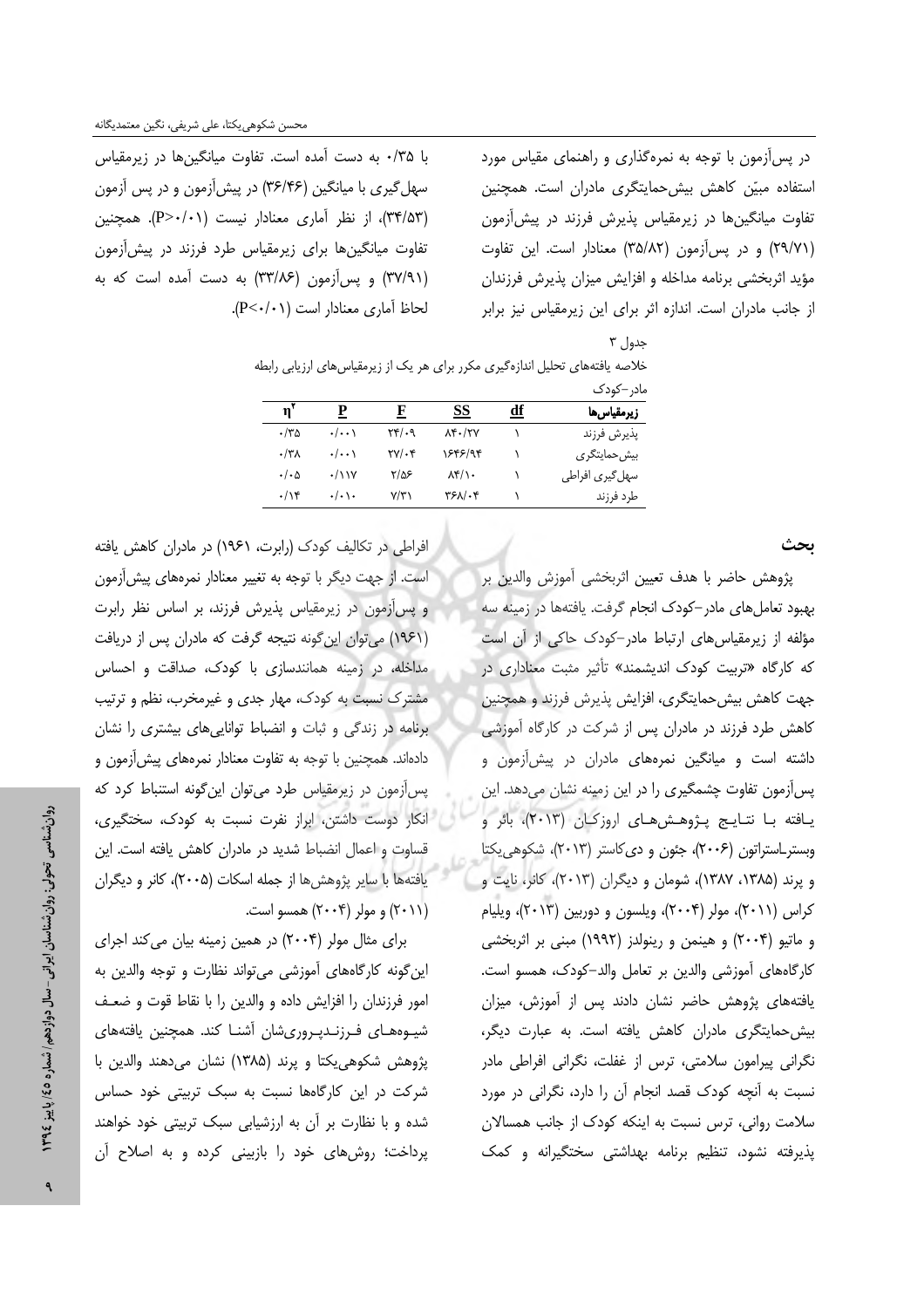میپردازند. شومان و دیگران (۲۰۱۳) و کانر و دیگران (۲۰۱۱) نیز نشان دادهاند والدین پس از شرکت در برنامه حل مسئله کاهش رفتار خودتخریبی و افزایش کارآمدی خود را در زمینـه ارتباط با كودك گزارش كردهاند (شكوهى يكتا، اكبرىزردخانه، پرند، مشروطی و محمودی، ۱۳۹۰). این یافتهها مؤید این موضوع است که آموزش والدین میتواند راهبردی مؤثر در ترویج روشهای صحیح فرزندپروری و افزایش مهارتهای اجتماعی کودکان مانند مهارتهای خودنظـم‹دهـی هیجـانـی و توانايي حل مسئله باشد (بائر و وبستر\_استراتون، ٢٠٠۶ ). آموزش مهارتهای حل مسئله چه از طریق معلم و چه از سوی والدین می تواند رفتارهای نامناسب را کاهش داده و بهبود رفتارهای اجتماعی کودک را در پی داشته باشد (اسکات، ۲۰۰۵؛ بيلمن، ٢٠٠۴؛ لاگسدون، ٢٠٠۴).

در رابطه با عدم همسویی یافتههای پژوهش حاضر در زمینه زیرمقیاس سهلگیری افراطی با سایر یافتههای پژوهشی، می توان این گونه بیان کرد که میانگینهای این زیرمقیاس در عین حال که در جهت اهداف پژوهش افزایش داشته اما از نظر آماری معنادار نبوده است. اما با استناد به گزارش مادران شرکتکننده دال بر بهبود رابطه مادر\_کودک و اعضای خانواده به نظر می رسد بررسی دقیق این مؤلفهها در پژوهشهای آتی می تواند پاسخ روشن تری در اثربخشی یا عدم اثربخشی برنامه مداخله حل مسئله بر مؤلفه سهل گیری افراطی و مؤلفههای مشابه أن ارائه دهد.

با توجه به اینکه نقش والدین در تحول و اجتماعی شدن کودکان غیرقابلاانکار است (پارک و دیگران، ۱۹۹۴؛ پکارسکی، ۲۰۱۳) و والدین آموزش دیده قادر به برقراری تعامل مثبت و مؤثرتری با فرزندان خود هستند، پیامد این ارتباط مثبت و مؤثر می تواند پرورش فرزندانی مستقل، متفکر و توانمند باشد (پکارسکی، ۲۰۱۳؛ نیتزل و استرایتداپکینز، ۲۰۰۴؛ ویلسون و دوربین، ۲۰۱۳). همچنین پژوهشها نشان دادهاند آموزش والدین زمانی که منجر به افزایش آگاهی آنها در زمینه برخورد صحیح با کودکان شود، می تواند موجب کاهش برخوردهای نامناسب آنها و کودک شده و همچنین افزایش اعتماد کودک نسبت به آنها را در پی داشته باشد که

این موضوع در نهایت میتواند باعث بروز رفتارهای منطقیتر در درخواستهای کودک و والدین از یکدیگر شود (پکارسکی، ٢٠١٣؛ ويلسون ودوربين، ٢٠١٣). در همين راستا، پژوهشها نشان دادهاند والدین آموزش دیده پیش داوری کمتری نسبت به کودک داشته و در مواجهه با مشکلات نقش فعالتری به کودک می دهند (فاور و دیگران، ۲۰۱۳؛ نیتزل و استرایت، ۲۰۰۴). همچنین شواهد پژوهشی نشان میدهند، برنامههای حل مسئله، افزایش سلامت روانی، تسهیل بهداشت اجتماعی، روابط بین فردی و روان شناختی کودک به بهبود عملکرد کودک در مدرسه (شور، ۲۰۰۰) و رفتارهای اجتماعی و کاهش رفتارهای نامناسب منجر میشود (اسکات، ۲۰۰۵؛ واکر و دیگران، ۲۰۱۳). از این رو می توان این گونه استنباط کرد که آموزش مهارتهای حل مسئله به والدین می تواند روابط و تعامل های افراد خانواده را از ابعاد مختلف تحت تأثیر قرار داده و بهبود آنها را در پی داشته باشد.

از آنجا که مهارت حل مسئله در جامعه ما کمتر مورد توجه قرار گرفته است، پیشنهاد میشود در گـام اول، برنامـههـایی جهت آشنايي والدين با اين گونه برنامهها و اثرات مختلف آنهـا بر خانواده و کودک به منظور ترغیب والدین بـرای شـرکت در این برنامهها تدارک دیـده شـود و در گـام بعـدی، ایـن گونـه برنامهها به صورت وسیع برای والدین، معلمـان و دیگـر افـراد دخیل در پرورش کودک اجرا شوند.

ا محدود شدن جامعه پژوهش حاضر به مادران و در نظر نگرفتن نقش پدر به عنوان یک عامل تاثیرگذار بر روابط مادر کودک می تواند بر نتایج به دست آمده تأثیر گذاشته و تعمیمپذیری یافتههای پژوهش را تحت تأثیر قرار دهد. از این رو ممکن است اجرای کارگاه برای هر دو والد نتایج متفاوتی را در پی داشته باشد. بنابراین، پیشنهاد میشود اثربخشی برنامه حاضر با حضور هر دو والد در کارگاههای آموزشی مورد ارزیابی قرار داده شود. علاوه بر این، وجود گروه گواه در این گونه پژوهش ها می تواند با افزایش توان پژوهش و اعتبار درونی، تعمیمپذیری .<br>نتایج را با اطمینان بیشتری میسر سازد. همچنین بهدلیل در دسترس نبـودن نمـونههـای شرکـتکننـده در پژوهش بررسی اثربخشی مداخله در مرحله پیگیری امکان پذیر نشد، لذا پیشنهاد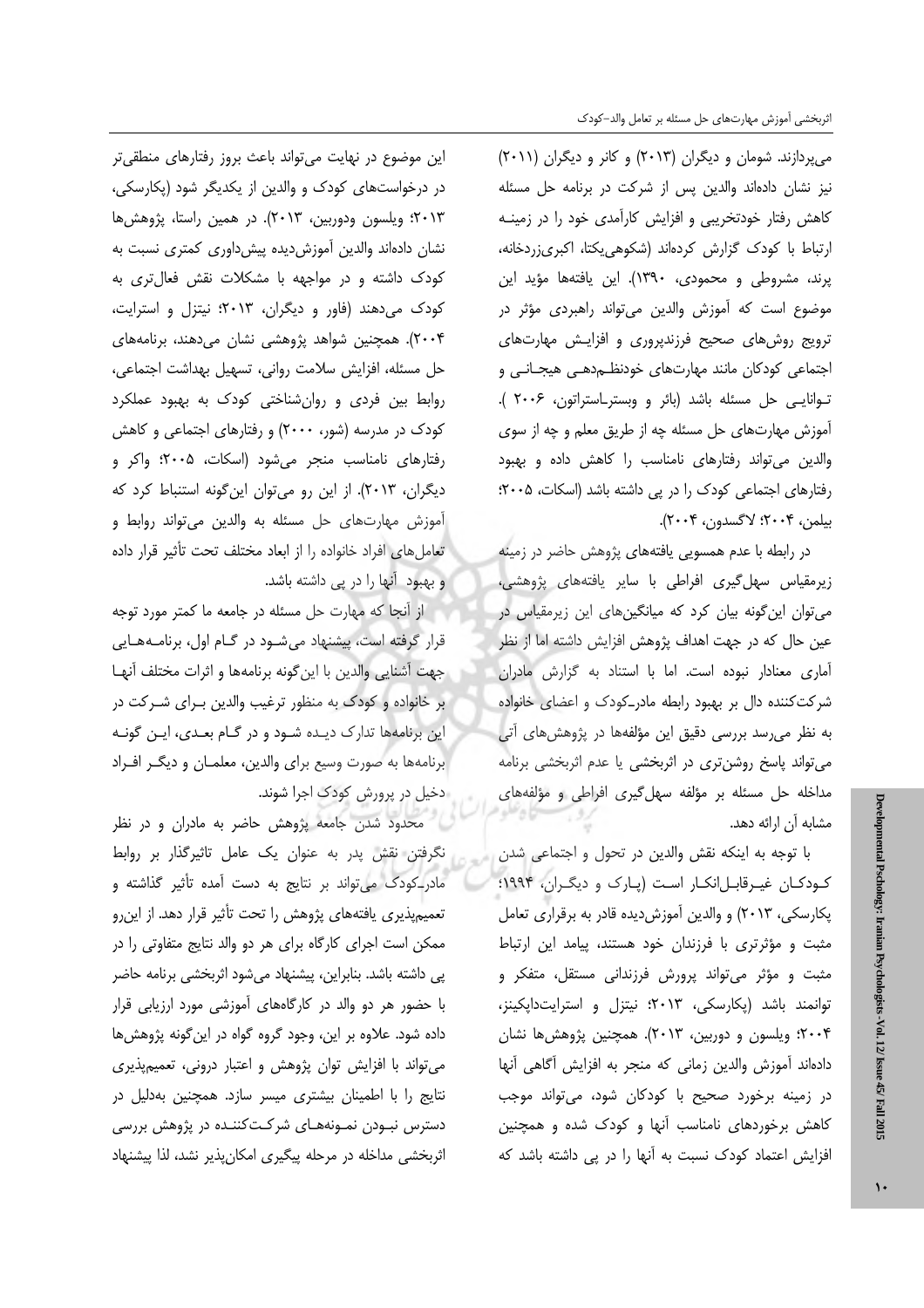Mothers' and fathers' scaffolding of their 2-yearolds during problem-solving and literacy interactions. *British Journal of Developmental Psychology, 15* (3), 323-338.

- **Erozkan, A. (2013)**. The effect of communication skills and interpersonal problem solving skills on social self-efficacy. *Educational Sciences: Theory & Practice*, *13*(2), 739-745.
- **Esra, D. (2013).** Adaptation of Social Problem Solving for Children Questionnaire in 6 age groups and its relationships with preschool behavior problems. *Edam Education Consultancy*, *13* (1), 491-498.
- **Fowler, N., Hansen, A., Barnato, A., & Garand, L. (2013).** Association between anticipatory grief and problem solving among family caregivers of persons with cognitive impairment. *Journal of Aging and Health*, *25* (3), 493-509*.*
- **Friman, P., & Shaw, S. (2013).** Tailoring parent-child interaction therapy for oppositional defiant disorder in a case of child maltreatment: Commentary, Case studies in clinical psychological science: *Bridging the Gap from Science to Practice*, *14* (2) 17-21.
- **Gelatt, H. B. (1989).** Positive uncertainty: A new decision-making framework for counseling. *Journal of Counseling Psychology*, *36* (3), 252-256.
- **Gerkensmeyer, J., Johnson, C., Scott, E., Oruche, U., Lindsey, L., Austin, J., & Perkins, S. (2013)**. Problem-solving intervention for caregivers of children with mental health problems*. Archives of Psychiatric Nursing, 27*(3), 112-120.
- **Germeijs, V. Ve Boeck, P. (2003).** Career indecision: Three factors from decision theory. *Journal of Vocational Behavior*, *62*(4), 11-25.
- **Goharpey, N., Crewther, D., & Crewther, S. (2013).**

م شود در یژوهش های آتی، ارزیابی در مرحله پیگیری نیز مورد توجه قرار گیرد.

#### منابع

- پاکدامن، ش. و مرتضوینصیری، ف. (۱۳۹۳). سبکهای فرزندپروری ادراکشده و ترس از ارزشیابی منفی: مقایسه دختران نوجوان تیزهوش و عادی. *فصلنامه روان شناسی تحولی: روان شناسان ایرانی،*  $\mathcal{H}^{\varphi}(-\mathcal{H}^{\varphi}(\lambda))$  ra
- خدايناهي، م.، قنبري، س.، نادعلي، ح. و موسوي، پ. (١٣٩١). کیفیت روابط مادر –کودک و نشانگان اضطرابی در کودکان پیش دبستانی. فصلنامه روان شناسی تحولی: روان شناسان ایرانی، ۳۳ (۳)، ۵-۱۳.
- ضمیری، د. (١٣٨٤). بررسی رابطه نوع زایمان و رابطه عاطفی کودک-.<br>*مادر در دختران مقطع پیش دبستانی.* پایان نامه کارشناسی ارشد، دانشکده روان شناسی و علوم تربیتی دانشگاه آزاد اسلامیواحد رودهن. شکوهی یکتا، م. و پرند، ا. (۱۳۸۷). آموزش روش حل مسئله به مادران و تأثير آن بر روابط خانوادگي. *فصلنامه خانواده پژوهي، ۴* (۱۳)، ۱۶−۵ شكوهي يكتا، م. و يرند، ا. (١٣٨٥). آموزش روش حل مسئله به والدين و *تأثير أن بر رفتار كودكان*. كنفرانس بين المللي استراتژي ها و تكنيكهاى حل مسئله، تهران.
- شکوهی یکتا، م. اکبریزردخانه، س. پرند، ا. مشروطی، پ. و هحمودی، م. (۱۳۹۰). تأثیر آموزش حل مسئله به مادران بر فرايندهاي خانوادگي و شيوههاي فرزند پروري آنها. دومين كنفرانس استراتژیها و تکنیکهای کشف و حل مسئله، تهران.
- **Abraham, R., Twerski, R. A., & Schwartz, U. (2005).**  *Positive parenting*. New York: Pearson Company.
- **Bauer, N. S., & Webster-Stratton, C. (2006***).* Prevention of behavior disorder in primary care. *Current Opinion in Pediatrics, 18*(6), 654-660.
- **Beelmann, A. (2004).** Promoting social competence in preschool children: Evaluation of a social problem solving training program as a universal measure for preventing antisocial behavior*. Kindheit und Entwicklung*, *13*(2), 113-121.

**Conner, D. B., Knight, D. K., & Cross, D. R. (2011).**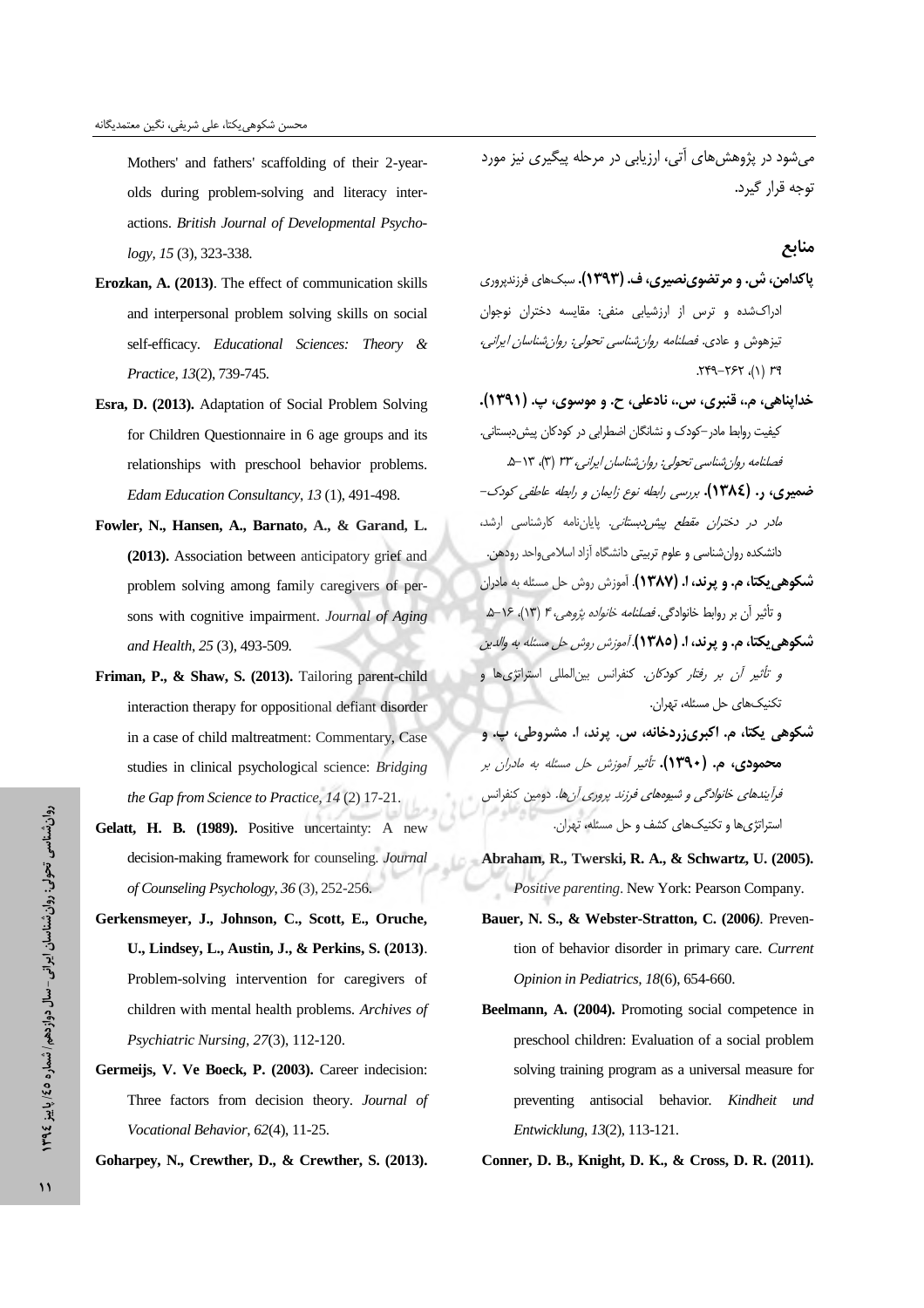*The Science and Engineering, 62*(2-B), 1085.

- Kef, S., & Dekovic, M. (2004). The role of parental and peer support in adolescents well-being: A comparison of adolescents with and without a visual impairment. *Journal of Adolescence*, 27(4), 453-466.
- **Kurtylmaz, Y. (2005)**. *Relationships between teacher trainees' aggression levels and academic achievement, communication skills, problem solving skills*. Unpublished Master Thesis, Eskisehir, Anadolu University.
- **Logsdon, C., D. (2004)**. *Early intervention with aggressive boys: A cognitive-behavioral group intervention in a school setting*. Dissertation Abstracts International Section A: Humanities and Social Sciences, *64*(9-A), pp. 3882.
- Marco, C. D., Hartung, P. J., Newman, I., & Parr, P. **(2003)**. Validity of the decisional process inventory. *Journal of Vocational Behavior, 63*(3), 119-135.
- **Mayer, R. (1983)**. *Thinking, problem solving, cognition*. New York: W. H. Freeman and Company.
- **Mccarrick-Dix, P. M. (2000)**. Violence in the schools. Dissertation Abstracts International Section A: *Humanities and Social Sciences, 61*(1-A), 84.
- **McMurran, M., & McGuire, J. (2005)**. *Social problemsolving and offending: Evidence, evaluation and evolution.* New York: John Wiley & Sons Ltd.
- **Moler, M. (2004)**. *Parent workshop evaluation*. New York :Lewis Center for Education Research.
- **Neitzel, C., & Dopkins Stright, A. (2004)**. Parenting behaviors during child problem-solving: The role of child temperament, mother education and personality, and the problem-solving context. *International Journal of Behavioral Development, 28*(2), 166-179.

Problem solving ability in children with intellectual disability as measured by the Raven's Colored Progressive Matrices*. Research in Developmental Disabilities, 34*(12), 4366-74.

- **Greene, R. W., Ablon, J. S., Gorong, J. C., Raezer-Blakely, L., Markey, J., Monuteaux, M. C., & Rabbitt, S. (2004).** Effectiveness of collaborative problem-solving in affectively dysregulated children with oppositional defiant disorder: Initial findings. *Journal of Consulting and Clinical Psychology*, *72*(6), 1157–1164.
- **Hall, S., & Warren, M. (2011).** Teaching to improve parent-child interaction: An educational case study. *Academic Psychiatry, 36*(6), 465-467.
- **Hinman, L. K., & Reynolds, P. J. (1992)**. *Family advocacy: The parent professional team.* Retrieved March 18, 2014 from http:// www from https:// archive.org/details/ ERIC\_ ED362711.
- **Hodges, S., Hernandez, M., & Nesman, T. (2003)**. A developmental framework for collaboration in child-serving agencies. *Journal of Child and Family Studies, 12*(3), 291-305.
- **Jaffee, W. B., & D`Zurilla, T. J. (2003)**. Adolescent problem solving, parent problem solving and externalizing behavior in adolescents*. Behavior Therapy, 34*(3), 295-311
- **Jeon, H. P., & DeCoster, J. (2013)**. Parent-child interaction, task-oriented regulation, and cognitive development in toddlers facing developmental risks. *Journal of Applied Developmental Psychology,* 16*(4)*, 900-913.
- **Johnson, J. L. (2001)**. Preventing conduct problems and increasing social competence in high-risk preschoollers. Dissertation Abstracts International: Section B: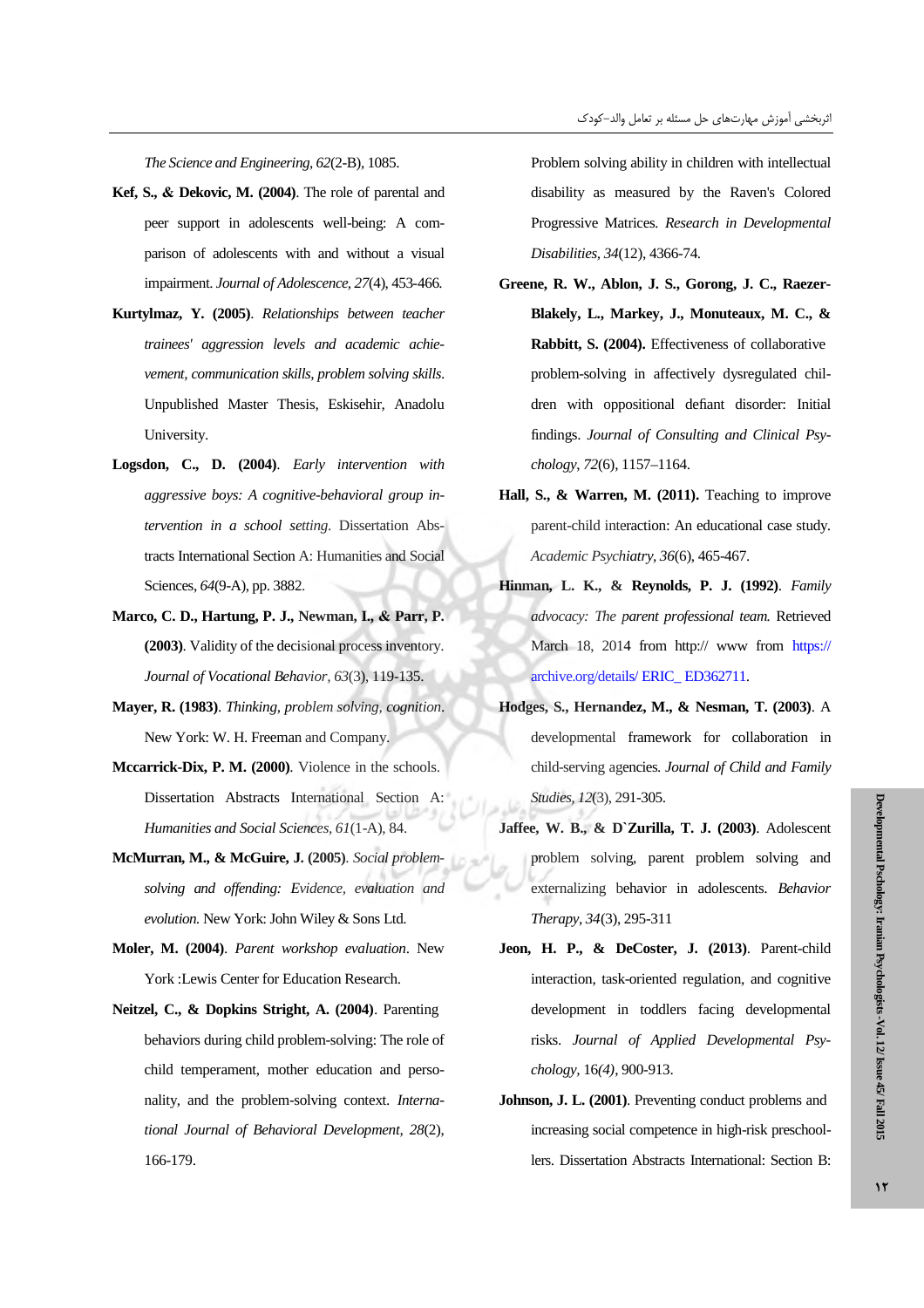*and Behavioral Practice, 8*(4), 377-386.

- **Robert, M. R. (1961)**. *Manual of the Mother-Child Relationship Evaluation.* NewYork: Manson Western Corporation.
- **Robinson, T., R. (1999***). Effect of teaching adolescent students a cognitive behavioral intervention and of treatment intensity on behavioral responses to anger*. Dissertation Abstracts International: Section B: The Science and Engineering, 60(6-B), pp. 2975.
- **Sardoan, M. E., Karahan, T. F., & Ve Kaygusuz, C. (2006)**. An Investigation of University Students' indecisiveness strategies in level of the problem solving skill: Gender, level of class, and kind of the faculty. *Mersin Üniversitesi Eitim Fakültesi Dergisi*, *1*(2), 78-97.
- **Schuman, S., Graef, D., Janicke, D., Gray, W., & Hommel, K. (2013)**. An exploration of family problem-solving and affective involvement as moderators between disease severity and depressive symptoms in adolescents with inflammatory bowel disease *Journal of Clinical Psychology in Medical Settings, 20* (4), 488-496.
- **Scott, S. (2005)**. Parent training*. Psychiatry, 4* (9), 126- 128.
- Shure, M. B. (1979). Training children to solve interpersonal problems: A preventive approach. In R. F. Munoz, L. F. Snowden, & J. G. Kelly (Eds.), *Social and psychological research in community settings* (pp. 50-68). San Francisco, CA: Jossey-Bass.
- **Shure, M. B. (1996).** *Raising a thinking child: Help your young child resolve everyday conflict and get along with others*. New York: Pocket Books.
- **Shure, M. B. (2000)**. *Raising a thinking preteen: The I can problem solve program for eight-to-twelve-*
- **Nieter, L., Thornberry Jr, T., & Brestan-Knight, E. (2013).** The effectiveness of group parent-child interaction therapy with community families. *Journal of Child and Family Studies, 22*(4), 490-501.
- **Oh, K., Min, S., Park, J., & Ko, R. (1998)**. Development of cognitive-behavioral treatment for noncompliant and aggressive behavior in children. *Korean Journal of Clinical Psychology, 17*(2), 1-15.
- **Parke, R. D., Ornstein, P. A., Rieser, J. J., & Zahn-Waxler, C. (1994)**. The past is prologue: An overview of a century of developmental psychology. In R. D. Parke, P. A., Ornstein, , J. J. Rieser & C. Zahn-Waxler (Eds), *A century of developmental psychology* (pp. 1-70). Washington, DC: American Psychological Association.
- **Pekarsky, R. (2013)**. *Effect of the child directed interaction phase of parent-child interaction therapy on behavioral impulsivity in young children.* Dissertation Abstracts International: Section B: The Sciences and Engineering, 74(1-B(E). Doctoral Dissertation, School Psychology at Hofstra University.
- **Perla, E., & o' donnel, b. (2004)**. Encouraging problem solving in orientation and mobility. *Journal of Visual Impairment & Blindness, 98*, 47-52.
- **Pugliese, C., & White, S. W. (2013)**. Brief report: Problem solving therapy in college students with autism spectrum disorders: Feasibility and preliminary efficacy. *Journal of Autism and Developmental Disorders,12*(3), 34-47
- **Reid, M. J., & Webster-Stratton, C. (2001)**. The incredible years parent, teacher, and child intervention: Targeting multiple areas of risk for a young child with pervasive conduct problem using a flexible, manualized treatment program. *Cognitive*

- سال دوازدهم/ نُسماره ٤٥/ پاییز ١٣٩٤

دوان

روان شناسي تحولي شناسي تحولي: روان

روان شناسان ایرانی شناسا